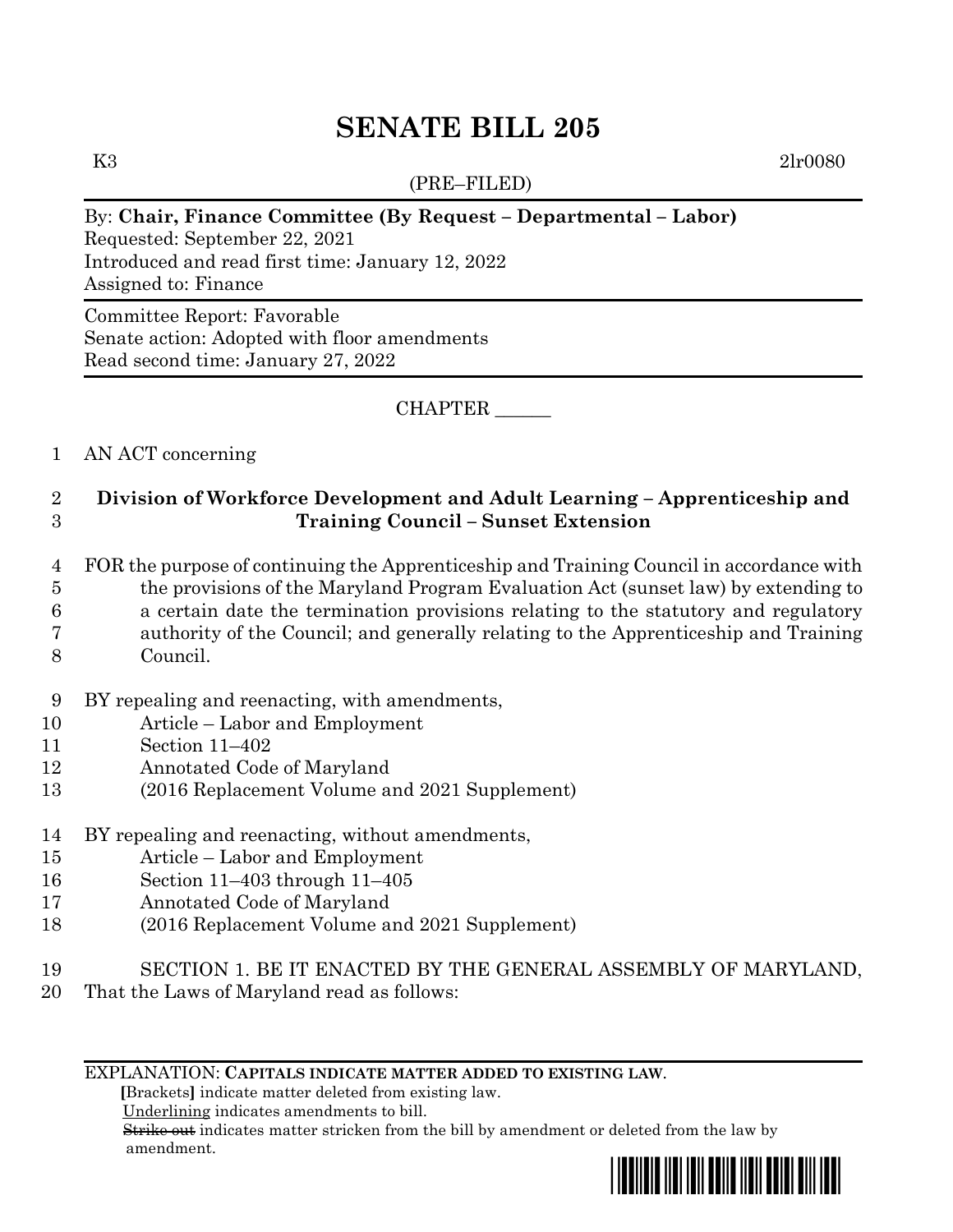|                                    | $\overline{2}$<br><b>SENATE BILL 205</b>                                                                                                                                                                                                                                                                                                                                                                                                                      |
|------------------------------------|---------------------------------------------------------------------------------------------------------------------------------------------------------------------------------------------------------------------------------------------------------------------------------------------------------------------------------------------------------------------------------------------------------------------------------------------------------------|
| $\mathbf 1$                        | <b>Article - Labor and Employment</b>                                                                                                                                                                                                                                                                                                                                                                                                                         |
| $\overline{2}$                     | $11 - 402.$                                                                                                                                                                                                                                                                                                                                                                                                                                                   |
| 3<br>4<br>5                        | Subject to the evaluation and reestablishment provisions of the Maryland Program<br>Evaluation Act, $\S$ 11–403 through 11–405 of this subtitle shall terminate on July 1, [2024]<br>2034 2025.                                                                                                                                                                                                                                                               |
| 6                                  | $11 - 403.$                                                                                                                                                                                                                                                                                                                                                                                                                                                   |
| 7<br>8                             | The Division of Workforce Development and Adult Learning is the designated<br>(a)<br>State Apprenticeship Agency under Title 29, C.F.R. Parts 29 and 30.                                                                                                                                                                                                                                                                                                      |
| 9<br>10<br>11<br>12                | There is an Apprenticeship and Training Council as part of the Division<br>(1)<br>(b)<br>of Workforce Development and Adult Learning. The Council consists of 12 members all of<br>whom shall be appointed by the Governor of Maryland, with the advice of the Secretary<br>and with the advice and consent of the Senate of Maryland.                                                                                                                        |
| 13<br>14<br>15                     | Four of the members shall be representatives of employee<br>(2)<br>organizations; one shall be an employee; five shall be representatives of employers; and two<br>shall be appointed from the general public.                                                                                                                                                                                                                                                |
| 16<br>17<br>18<br>19<br>20         | The membership of the Council shall, to the extent practicable, reflect<br>(3)<br>the geographic, racial, ethnic, cultural, and gender diversity of the State and shall include<br>representation by individuals with disabilities. Consultants to the Council shall, to the<br>extent practicable, reflect the geographic, racial, ethnic, cultural, and gender diversity of<br>the State and shall include representation by individuals with disabilities. |
| 21<br>22<br>23                     | In advising the Governor, the Secretary shall give consideration to a<br>(4)<br>balanced geographic representation from all of Maryland and a representative sampling<br>and mix of Maryland industry.                                                                                                                                                                                                                                                        |
| 24<br>25<br>$26\,$<br>$27\,$<br>28 | One member shall be appointed as Chairman by the Governor, with the<br>(5)<br>advice of the Secretary, and serve as Chairman at the pleasure of the Governor. The<br>Assistant State Superintendent, Career and Technology Education, and the Maryland<br>State Director of the Office of Apprenticeship, U.S. Department of Labor, shall serve as<br>consultants to the Council without vote.                                                                |
| 29<br>30                           | (6)<br>The Governor, with the advice of the Secretary may appoint up to three<br>additional consultants to the Council from the public at large.                                                                                                                                                                                                                                                                                                              |
| $31\,$                             | All appointments as members of the Council shall be for terms of 4 years.<br>$\left( \mathrm{c}\right)$                                                                                                                                                                                                                                                                                                                                                       |
| 32<br>$33\,$<br>34<br>$35\,$       | Except as provided in paragraph (2) of this subsection and subject to<br>(d)<br>(1)<br>paragraph (3) of this subsection, a member shall be considered to have resigned if the<br>member did not attend at least two-thirds of the Council meetings held during any<br>consecutive 12–month period while the member was serving on the Council.                                                                                                                |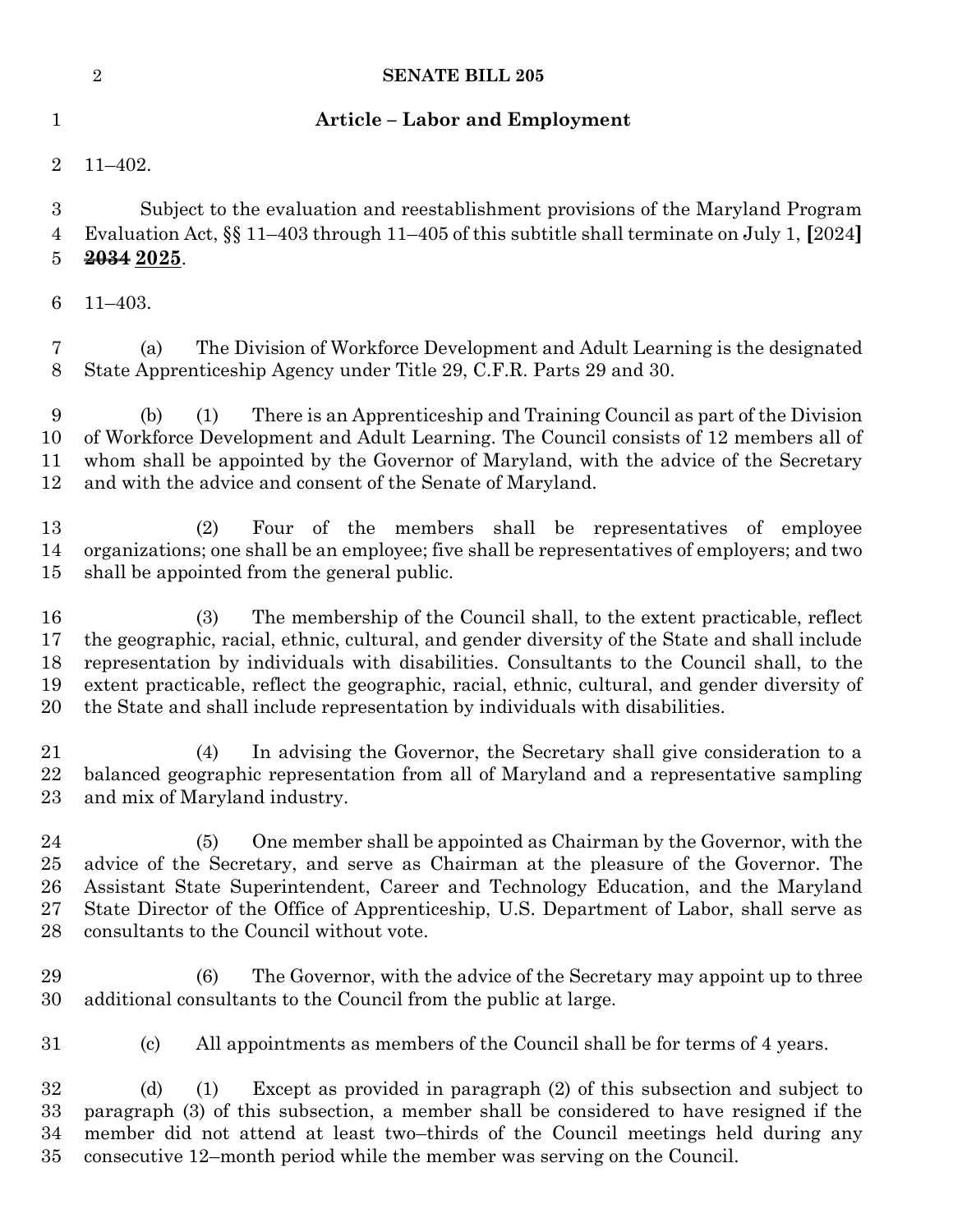## **SENATE BILL 205** 3

 (2) The Governor may waive a member's resignation and allow the member to continue serving if the member has been unable to attend meetings for reasons satisfactory to the Governor and the reasons are made public.

 (3) In accordance with § 8–501 of the State Government Article, the Chairman shall provide notice to the Governor and the Governor shall appoint a successor.

11–404.

 The members of the Council shall receive per diem compensation as provided in the State budget for each day actually engaged in the discharge of their official duties as well as reimbursement for expenses in accordance with the Standard State Travel Regulations. The Director of Apprenticeship and Training shall act as secretary.

11–405.

(a) The duties of the Council shall be to:

 (1) advise the Division of Workforce Development and Adult Learning on the apprenticeability of occupations in the State of Maryland;

 (2) encourage the establishment of local apprenticeship committees where the committees are needed;

 (3) make recommendations regarding the formulation and adoption of standards of apprenticeship which safeguard the welfare of apprentices, being guided, but not controlled, by the standards of apprenticeship recommended by the federal committee on apprenticeship;

 (4) make recommendations regarding the formulation of policies for the overall apprenticeship program;

 (5) make recommendations regarding the registration of standards of apprenticeship of the groups or employers that elect to conform with the provisions of this subtitle;

 (6) make recommendations regarding the registration of apprenticeship agreements which conform to the standards of apprenticeship adopted by the Division of Workforce Development and Adult Learning;

 (7) recommend the issuance of certificates of completion of apprenticeship to apprentices who are registered with the Division of Workforce Development and Adult Learning when the Division determines that such apprentices have completed successfully their apprenticeship;

- 
- (8) seek all information pertaining to apprenticeship training in the State;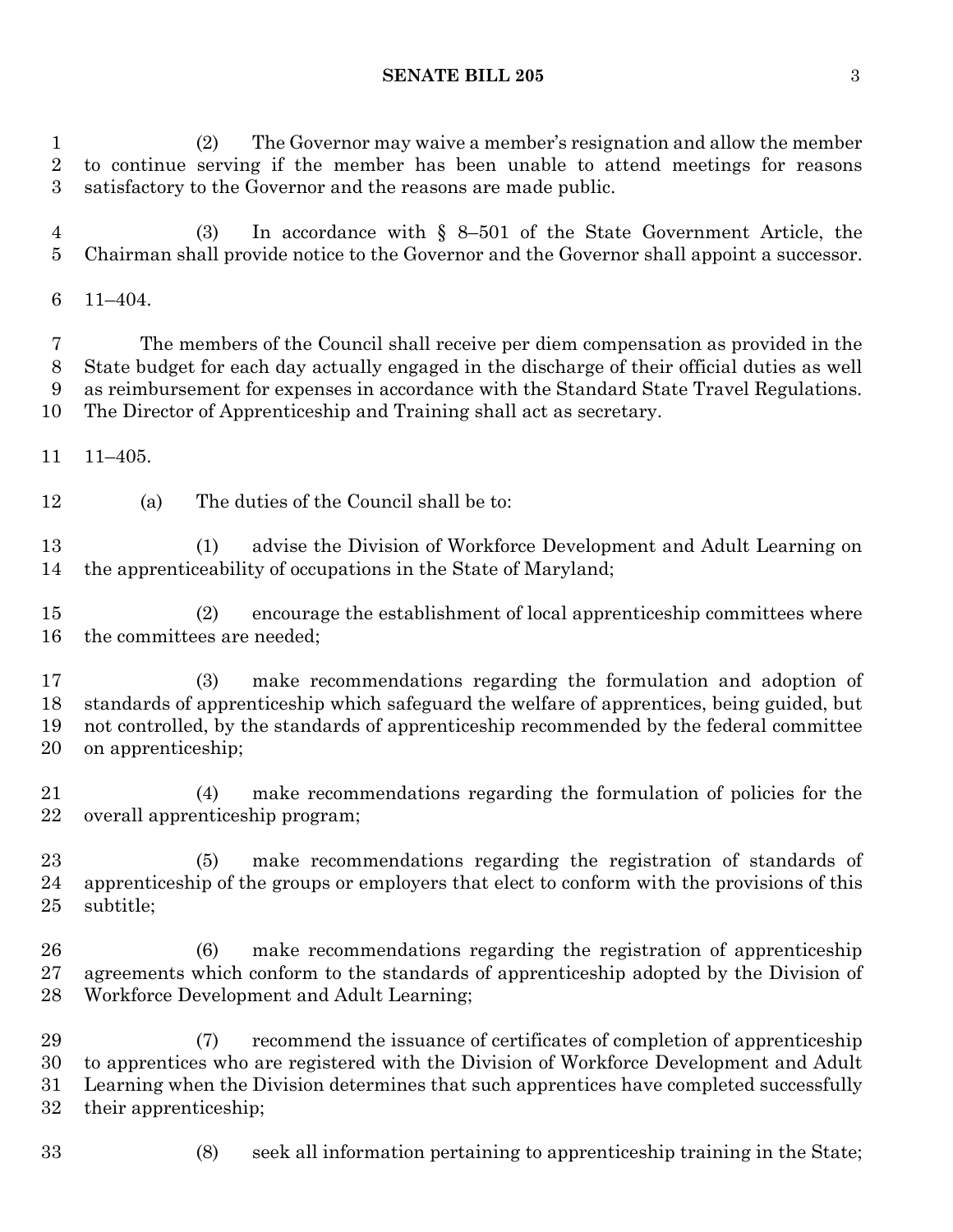#### **SENATE BILL 205**

 (9) prescribe its rules of procedure and duties of the Chairman, Director, and Secretary subject to the provisions of this law; and

 (10) perform other advisory functions as the Governor or the Secretary may direct or as may come within the scope of the Council.

 (b) (1) No person, firm, or corporation may offer, establish, maintain, or operate an apprenticeship program for any occupation approved by the Division of Workforce Development and Adult Learning as an apprenticeable occupation for which tuition, charges, or fees are charged to or are payable by an enrollee or student, or which is financed in whole or in part by State funds, unless the program is first approved by the Division of Workforce Development and Adult Learning.

 (2) (i) The Division of Workforce Development and Adult Learning shall issue a certificate of approval to an applicant operating or proposing to operate the program if the Division of Workforce Development and Adult Learning is satisfied that the conditions of entrance, the qualifications of the administrators and instructors, the content of the program, the facilities, and the financial aspects of the program are adequate and appropriate for the purpose of the program.

 (ii) If the Division of Workforce Development and Adult Learning does not issue a certificate of approval to an applicant operating or proposing to operate a program, any person, firm, or corporation whose application is rejected has a right to judicial review under Title 10, Subtitle 2 of the State Government Article.

 (3) (i) The Division of Workforce Development and Adult Learning, after notice and hearing, may deregister a program or course if it finds that the program or course has ceased to meet the conditions of approval.

 (ii) Any person, association, committee, or organization that operates an apprenticeship program that is deregistered by the Division of Workforce Development and Adult Learning may request a hearing before the United States Department of Labor.

 (4) After consulting the Council, the Division of Workforce Development and Adult Learning, after notice and hearing, may adopt rules and regulations for the implementation of this section, including rules and regulations requiring the furnishing of periodic relevant information about approved and proposed programs and the operator or proposed operator of the approved or proposed programs.

 (5) Any person, firm, or corporation that knowingly offers, establishes, maintains, or operates a program in violation of this section is guilty of a misdemeanor and, upon conviction, shall be fined not more than \$1,000 or be imprisoned for not more than one year, or both.